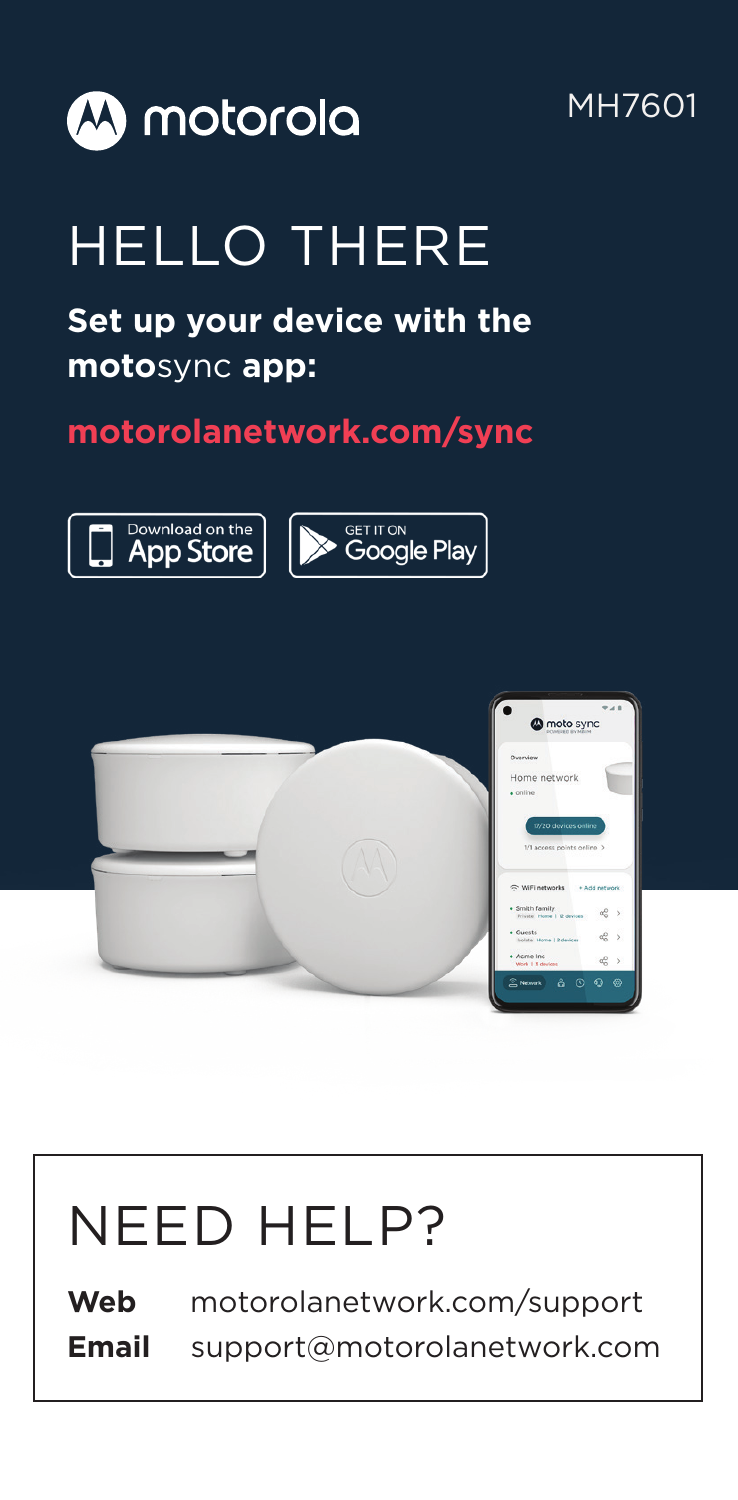## LET'S GET STARTED LET'S GET STARTED LET'S GET STARTED

- 1. Download the **moto**sync app 1. Download the **moto**sync app 1. Download the **moto**sync app for iOS or Andriod for iOS or Andriod for iOS or Andrio or Andrio or Andrio or Andrio or Andrio or Andrio or Andrio or Andrio or Andrio or Andrio or<br>Top ios or Andrio or Andrio or Andrio or Andrio or Andrio or Andrio or Andrio or Andrio or Andrio or Andrio or
- 2. Create a **moto**sync account 2. Create a **moto**sync account 2. Create a **moto**sync account  $\mathfrak{a}$
- 3. Set up your Motorola device 3. Set up your Motorola device 3. Set up your Motorola device

#### moto sync **POWERED BY MINIM**



## IN THIS PACKAGE IN THIS PACKAGE IN THIS PACKAGE



## **MH7601 router / extender MH7601 router / extender MH7601 router / extender**

1st device set up will be the router 1st device set up will be the router 1st device set up will be the router



#### **Power adapter Power adapter**

1 per device



#### **Ethernet cable Ethernet cable**

1 per package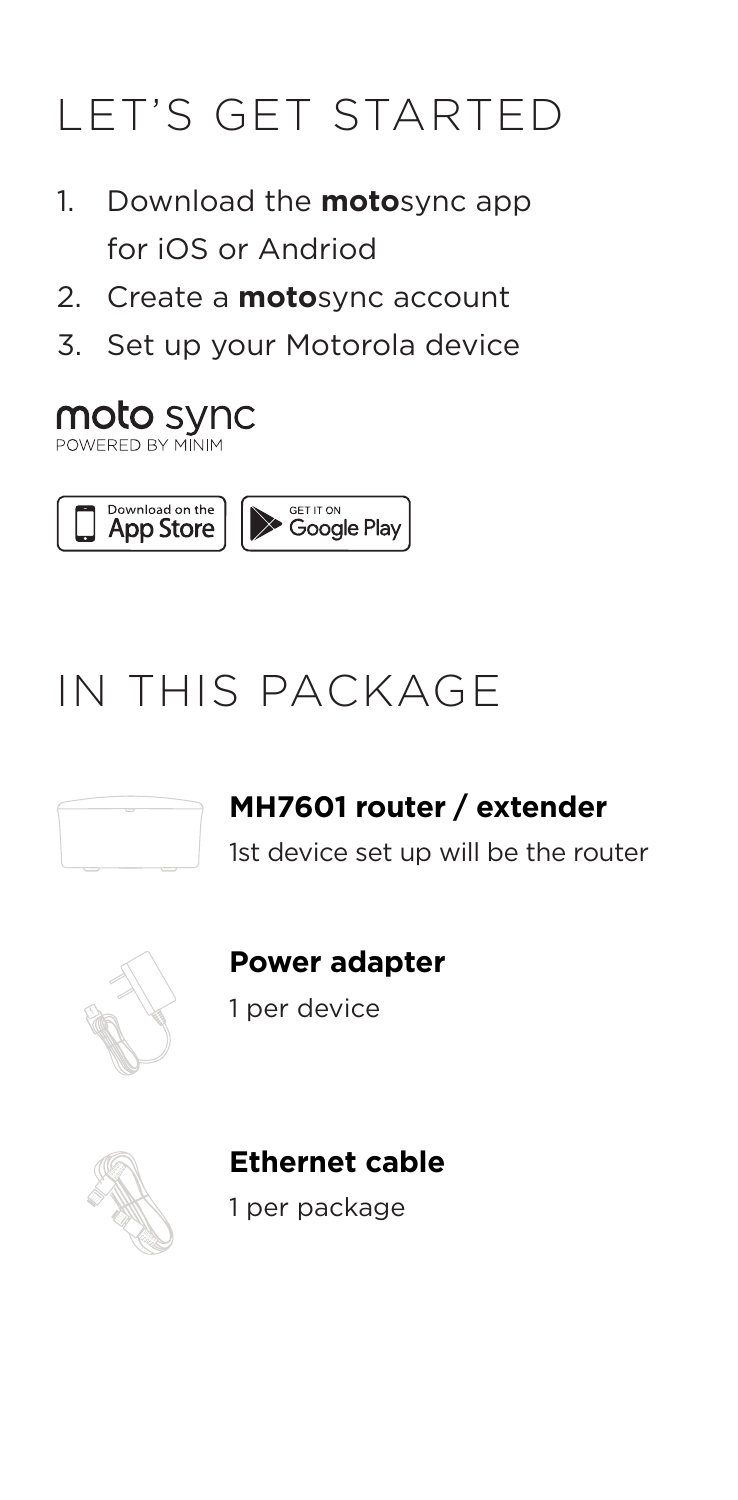## MH7601 BUTTONS AND MH7601 BUTTONS AND PORTS MH7601 BUTTONS AND PORTS PORTS





## **WAN/LAN Port WAN/LAN Port WAN/LAN Port**

- For the router, connect the Ethernet cable from this port to your internet device (e.g. modem) modem)
- $\bullet$  For an extender, this port can be used as a second LAN port to connect wired devices used as a second LAN port to connect wire used as a second LAN port to connect devices



### **USB-C Power**

ective the supplied CCB-C 5V.<br>15W AC adapter 15W AC adapter • Connect the supplied USB-C 5V 15W Accepters



### **LAN Port**

evices<br>• LAN port to connect wired wired wired wired wired wired wired wired wired wired wired wired wired wired wire • LAN port to connect wired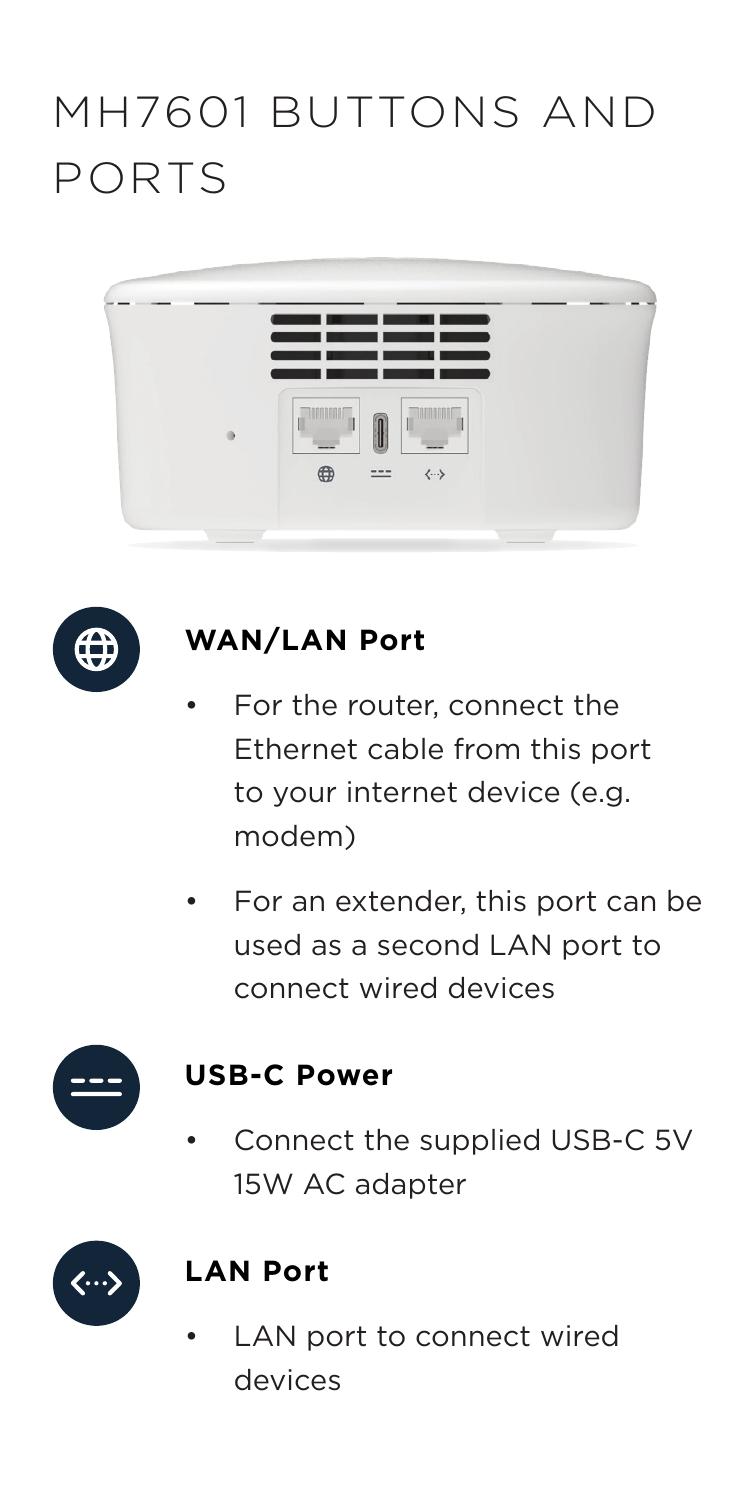# PLACEMENT TIPS

We recommend placing your extender midway between the router and the desired WiFi coverage area. If you desired WiFi coverage area. If you have multiple extenders, evenly space desired WiFi coverage area. If you have multiple extenders, evenly space them throughout your home. See the example below. example below.

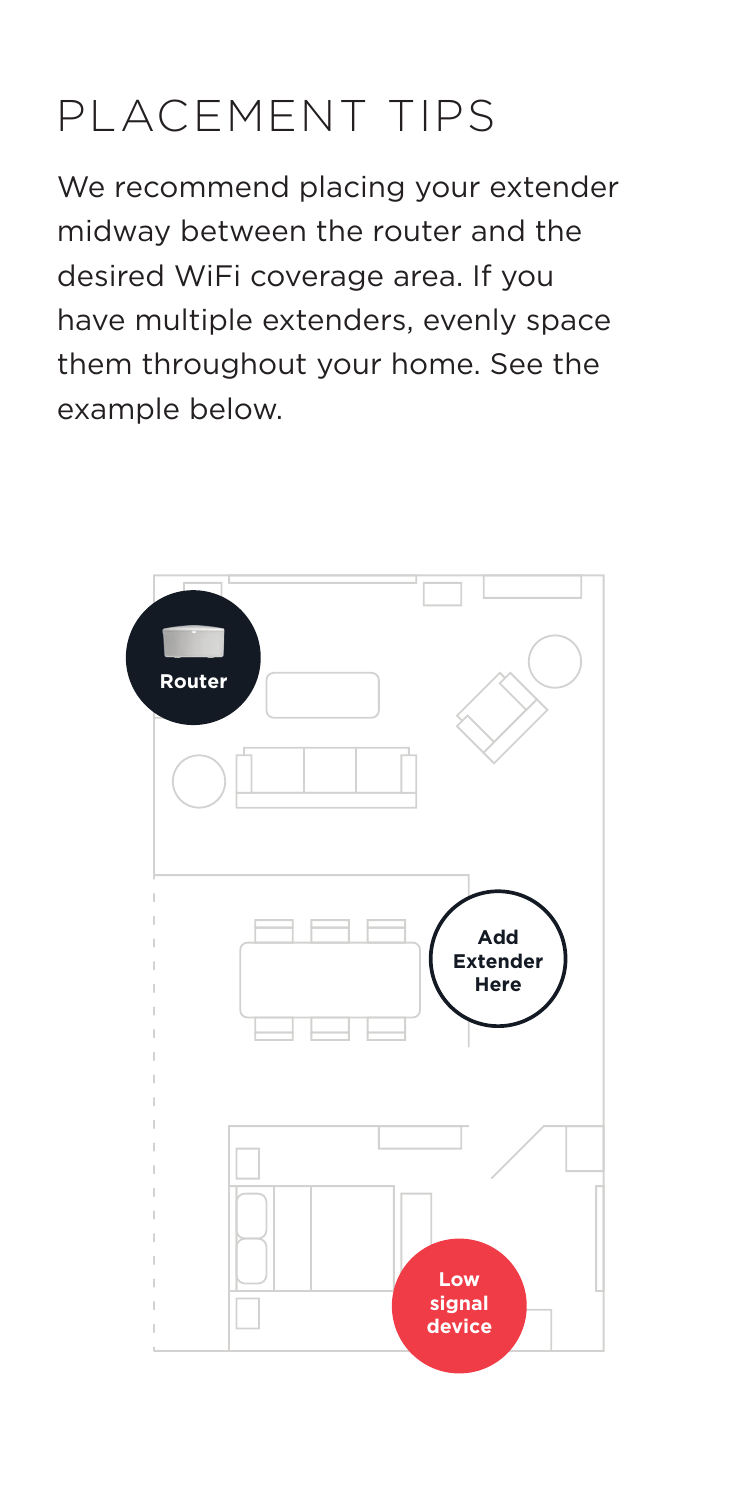

### **Choose an elevated, Choose an elevated, uncovered location Choose an elevated,**

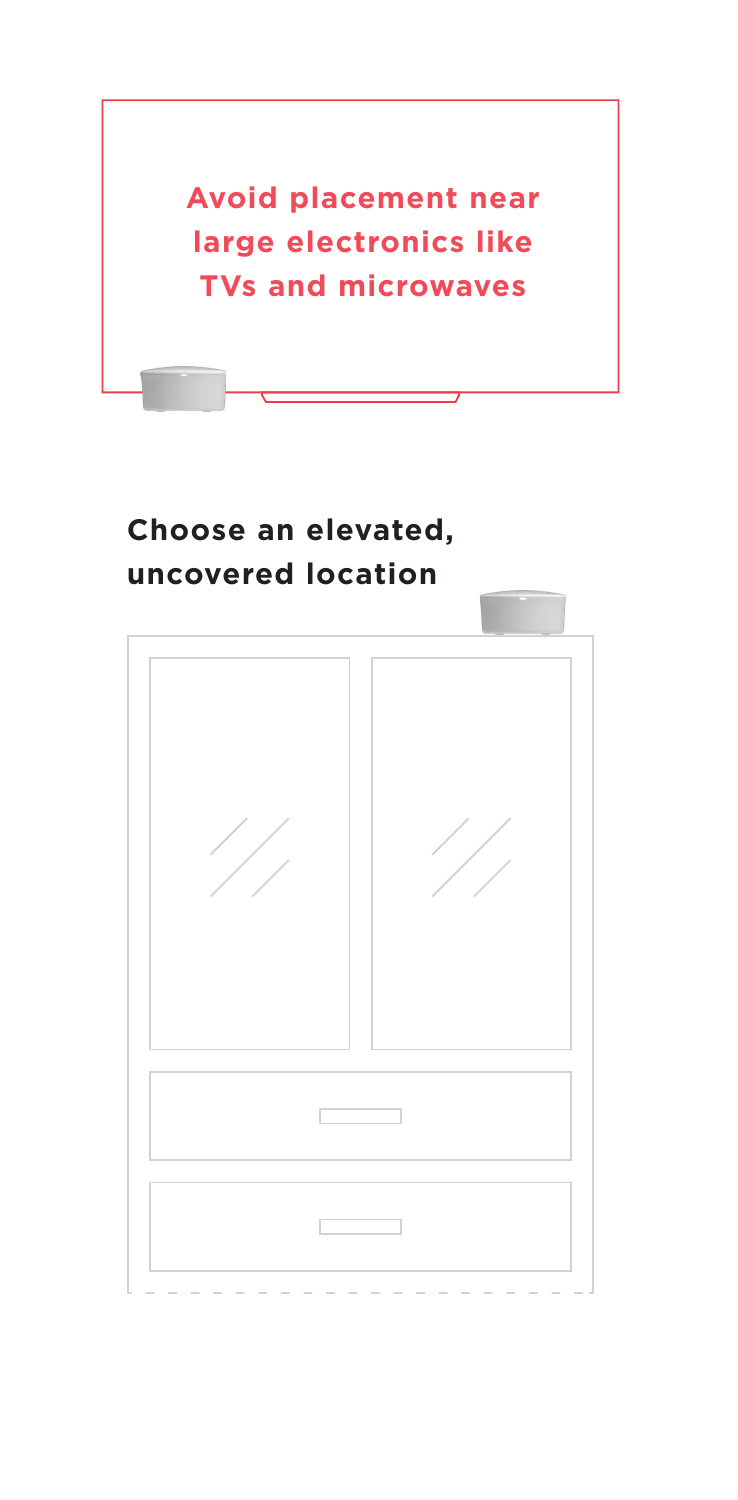## FRONT PANEL LIGHTS FRONT PANEL LIGHTS FRONT PANEL LIGHTS

The light on the front of the unit The light on the front of the unit The light on the front of the unit displays status information. displays status information. displays status information.

| Light Color           | Description                                                                                                                     |
|-----------------------|---------------------------------------------------------------------------------------------------------------------------------|
| Solid white           | Router: device is connected to<br>the internet<br><b>Extender:</b> device is connected<br>to the router                         |
| Solid amber           | Extender has a poor connection<br>to the router                                                                                 |
| Blinking white        | Device is powering up                                                                                                           |
| <b>Blinking blue</b>  | Router: device is attempting to<br>connect to the internet<br><b>Extender:</b> device is attempting<br>to connect to the router |
| Rapidly blinking blue | Device is updating firmware.<br>Do not remove from power.                                                                       |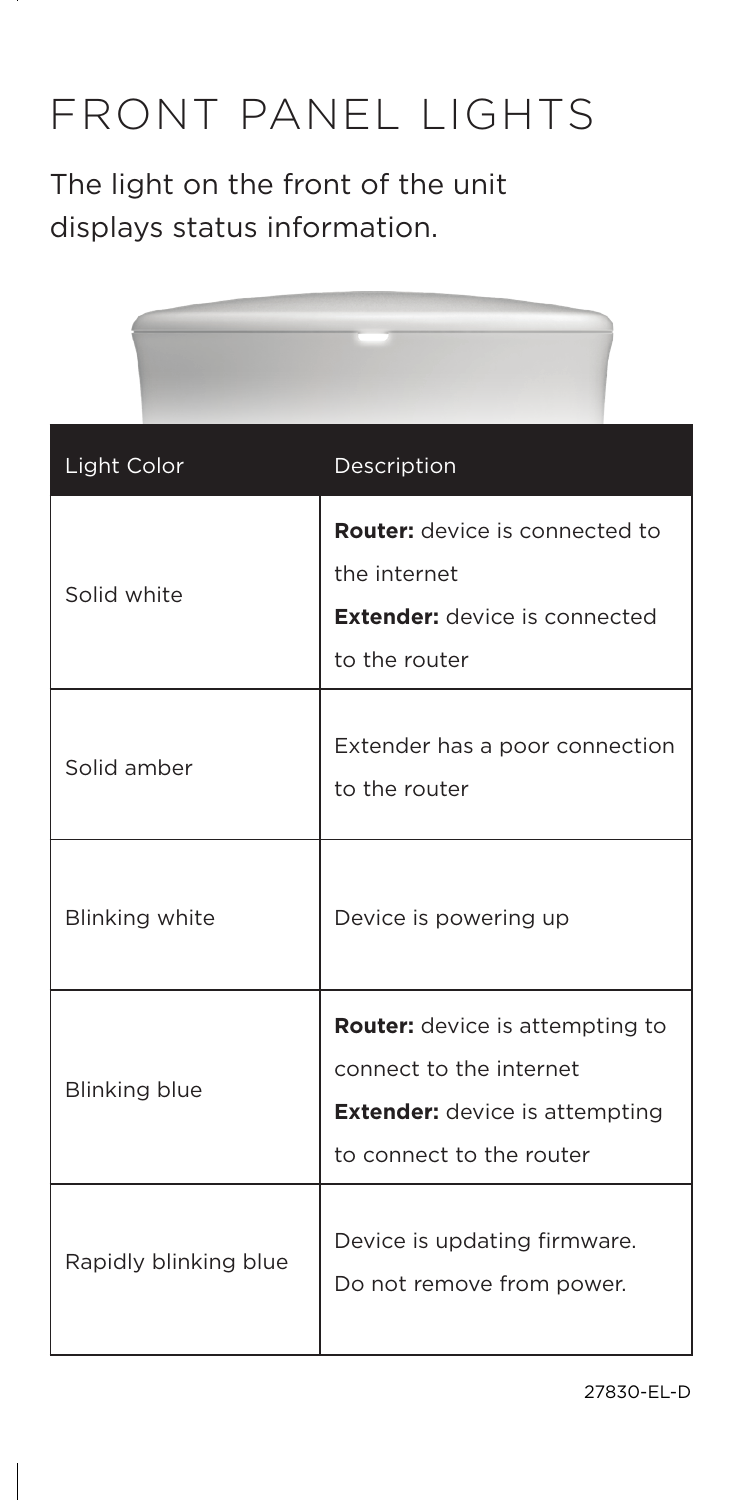#### LIMITED WARRANTY LIMITED WARRANTY LIMITED WARRANTY  $F = \mathbf{R}$

MTRLC LLC warrants this product against MTRLC LLC warrants this product against MTRLC LLC warrants this product against defects in material and workmanship for a warranty period of 2 years. To read the full warranty period of 2 years. To read the full warranty period of 2 years. To read the full warranty, please visit: warranty, please visit: warranty, please visit:

www.motorolanetwork.com/warranty. www.motorolanetwork.com/warranty. www.motorolanetwork.com/warranty

# SAFETY NOTICES SAFETY NOTICES SAFETY NOTICES

- Devices are intended to be placed indoors in an environment that's between indoors in an environment that's between indoors in an environment that's between  $32^{\circ}$  and 104 $^{\circ}$  F (0-40 $^{\circ}$ C)
	- Avoid water and spills Avoid water and spills
- Avoid water and spills<br>• Leave room for airflow around the device, Extender from for airflow around the device,<br>do not block the vents on the rear or bottom
	- Marking information is located on the Marking information is located on the do not block the vents on the rear or bottom bottom of the product bottom of the product  $T_{\rm eff}$  $\sim$  Momation is located on the
	- **•** The power adapter plug is used as the one power adapter plug is used as the power and the power and the power as the power as the power and the power as the power and the power and the power and the power and the power and the power and the power and the power power outlet must be located near the equipment and be easily accessible Rules. Operation is subject to the following  $\frac{1}{1-\epsilon}$  $\frac{1}{\sqrt{2}}$ accept and  $\frac{1}{2}$ interference that may cause undesired equipment and be easily accessible